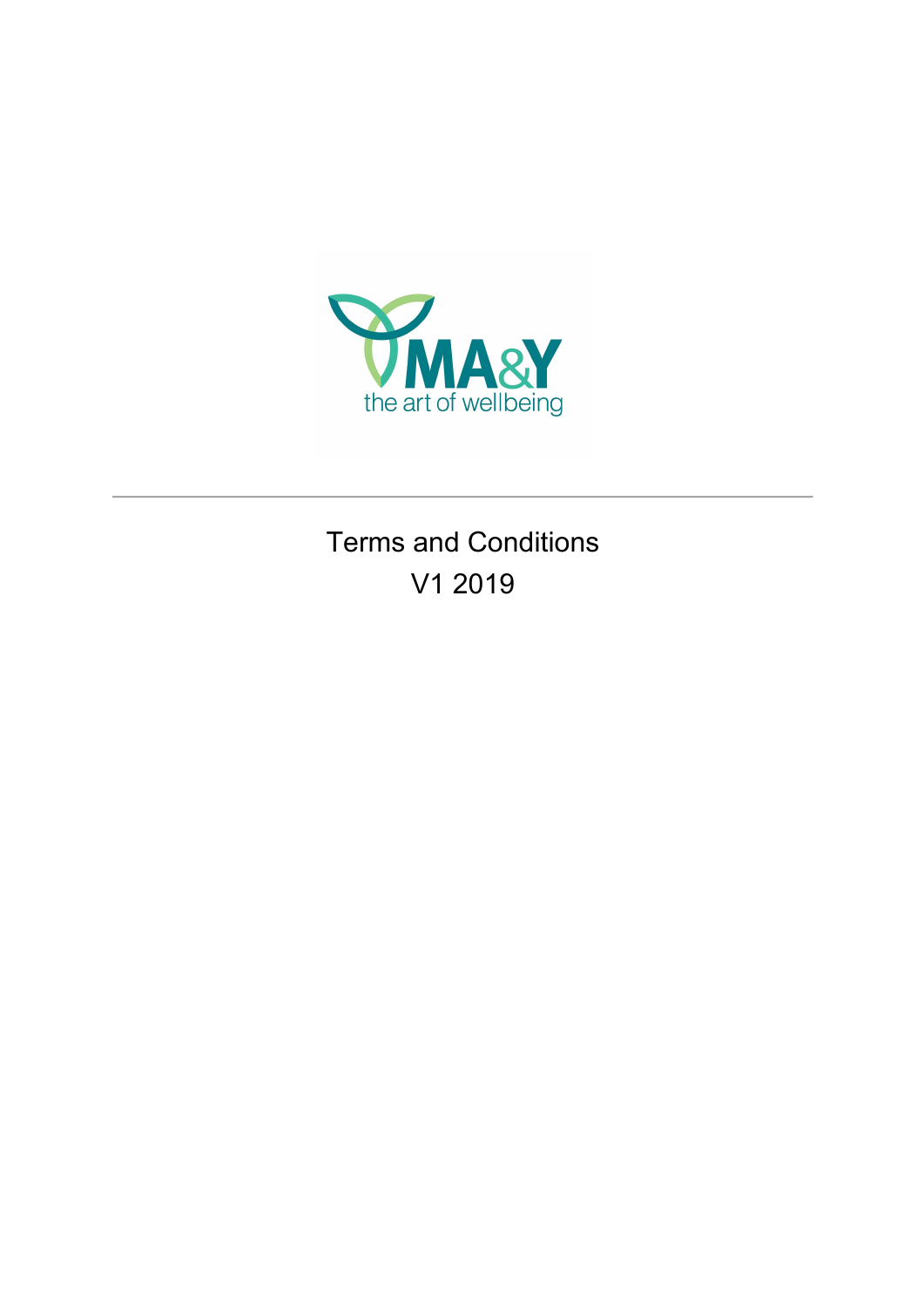

*Please ensure that you read and fully understand the following terms and conditions. We advise you to check you are able to attend all dates in the course schedule and that the details you have provided us with are correct. Should you have any queries, please advise us immediately.* 

*These Terms will become binding once your course deposit has been accepted.*

## **1. CHANGES TO BOOKING OR TERMS**

- We may revise these Terms from time to time in the following circumstances:
- (a) changes in relevant laws and regulatory requirements;
- (b) to reflect changes to our course terms.
	- If you wish to cancel your booking before it has been fulfilled, please see your right to do so in clause 6.

## **2. PROVISION OF THE COURSE**

- We will provide the course to you on the course dates set out in the course schedule. We will make every effort to complete the course on time. However, there may be delays due to an event outside of our control. See clause 5 for our responsibilities when an event outside our control happens.
- In the unlikely event that we have to suspend the course because of organisational problems we will contact you to let you know in advance where this occurs, unless the problem is urgent or an emergency. If you have chosen to pay by instalments you will still have to pay the instalments whilst the course is suspended under this clause provided that we reschedule the course within 30 days of suspension.
- If you do not pay us for the course when you are supposed to as set out in your payment plan, we may suspend your right to attend the course with immediate effect until you have paid us the outstanding amounts. We will contact you to tell you this.

## **3. IF THERE IS A PROBLEM WITH THE COURSE**

● In the unlikely event that there is any problem with the course:

(a) please contact us and tell us as soon as reasonably possible;

(b) please give us reasonable opportunity to address the problem;

(c) We will use every effort to resolve the problem as soon as reasonably practicable.

● If you are a consumer (and not a business), you have legal rights in relation to the course if it is not carried out with reasonable skill and care. Advice about your legal rights is available from your local Citizens' Advice Bureau or Trading Standards office. Nothing in these Terms will affect these legal rights.

## **4. PRICE AND PAYMENT**

- The price of the course will be set out in your booking. Our prices may change at any time, but price changes will not affect a booking that we have confirmed with you.
- These prices include VAT. However, if the rate of VAT changes between the date of the booking and the date of delivery or performance, we will adjust the rate of VAT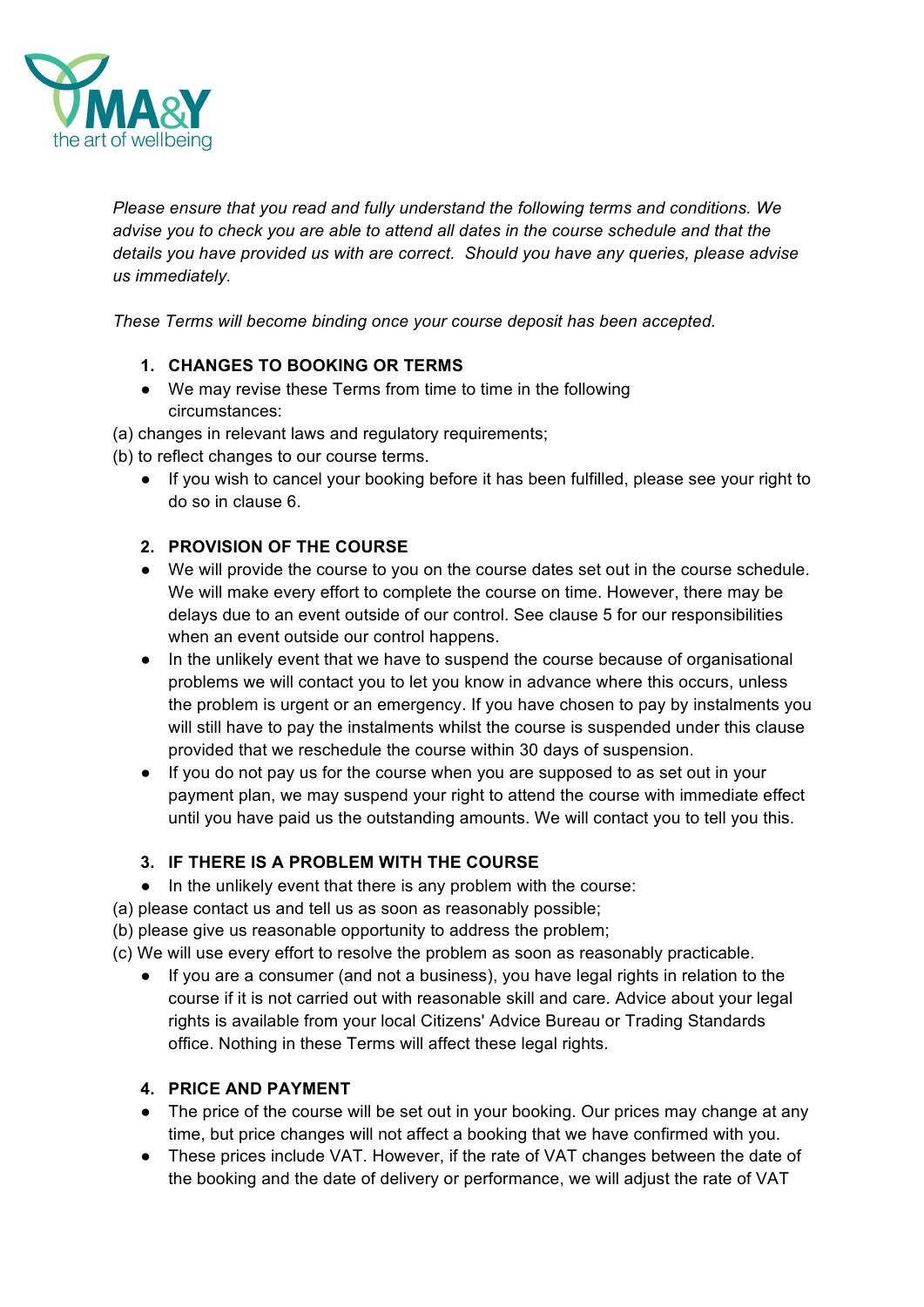

that you pay, unless you have already paid for the course in full before the change in the rate of VAT takes effect,

- We will require a non-refundable payment to secure your booking. If you choose to pay by instalments then the instalments are due in cleared funds on or before the dates set out in the booking.
- Once we have accepted your order for the course as set out in clause 2, then all payments are due in accordance with the payment schedule regardless of whether you attend all or any part of the course.
- If you pay for the course in instalments and miss any payment then the missed payment will be added onto the following installment. If payment is defaulted for a second time, payment of the course will be due in full.

## **5. OUR LIABILITY TO YOU**

- If we fail to comply with these terms, we are responsible for loss or damage you suffer that is a foreseeable result of our breach of the terms or our negligence, but we are not responsible for any loss or damage that is not foreseeable. Loss or damage is foreseeable if they were an obvious consequence of our breach or if they were contemplated by you and us at the time we entered into this contract.
- You may use the skills you acquire on the course for the purpose of providing yoga training to members of the public but you may not use the course content for the purpose of training other potential yoga trainers looking to acquire yoga teaching skills. We have no liability to you for any loss of profit, loss of business, business interruption, or loss of business opportunity.
- If you intend to provide yoga training to members of the public or currently operate as a business then our total liability to you whether in contract, tort (including negligence), breach of statutory duty, or otherwise shall in no circumstances exceed the sum equivalent to the total amount paid by you for the course.
- We do not exclude or limit in any way our liability for:

(a) death or personal injury caused by our negligence or the

negligence of our employees, agents or subcontractors;

(b) fraud or fraudulent misrepresentation;

(c) breach of the terms implied by section 2 of the Supply of Goods and course Act 1982 (title and quiet possession);

(d) breach of the terms implied by sections 3, 4 and 5 of the Supply of Goods and Services Act 1982 (description, satisfactory quality, fitness for purpose and samples).

# **5. EVENTS OUTSIDE OUR CONTROL**

- We will not be liable or responsible for any failure to perform, or delay in performance of, any of our obligations under these terms that is caused by an event outside our control.
- An event outside of our control means any act or event beyond our reasonable control, including without limitation strikes, lock-outs or other industrial action by third parties, civil commotion, riot, invasion, terrorist attack or threat of terrorist attack, war (whether declared or not) or threat or preparation for war, fire, explosion, storm,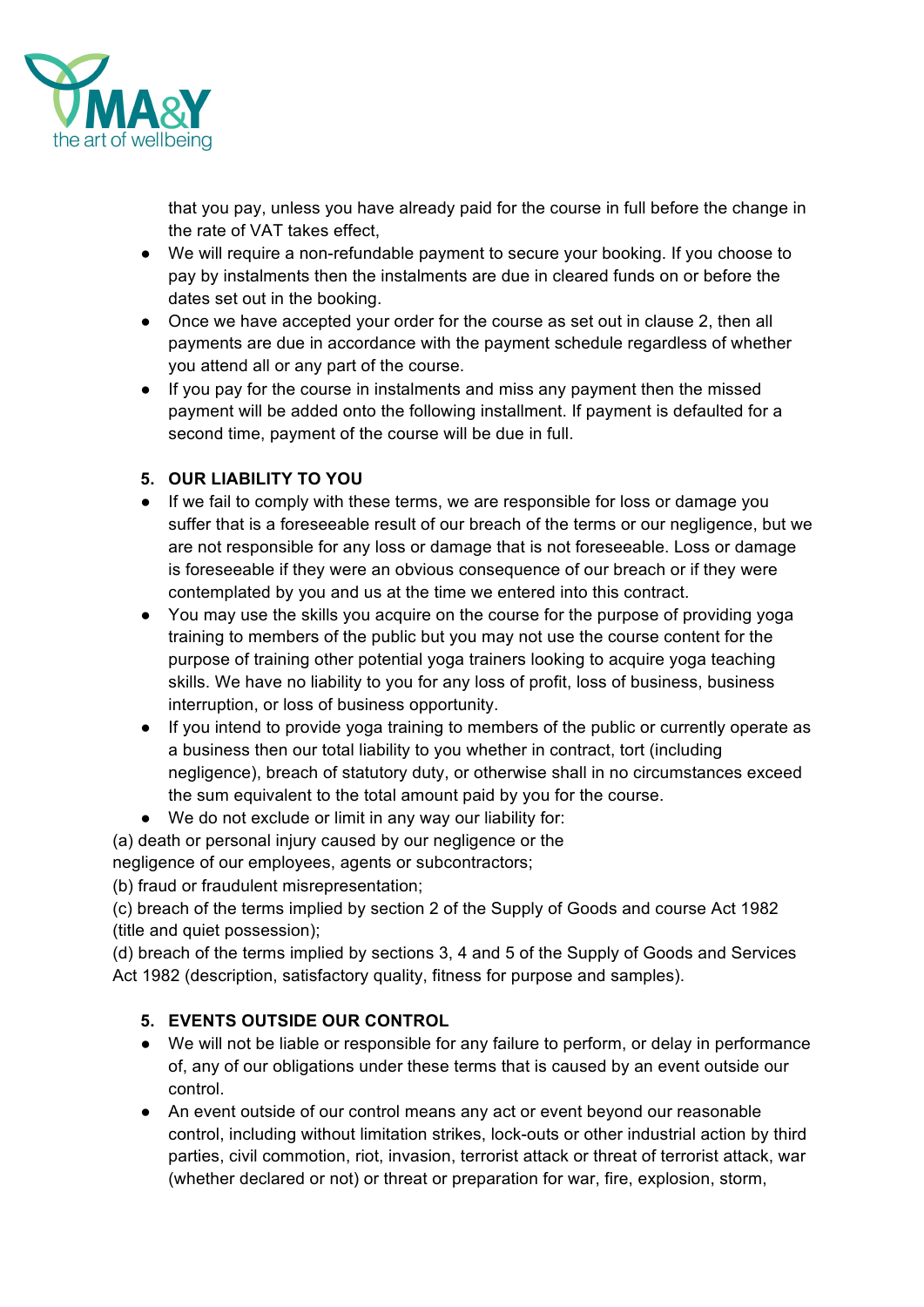

flood, earthquake, subsidence, epidemic or other natural disaster, or failure of public or private telecommunications networks.

● If an event outside of our control takes place that affects the performance of our obligations under these terms:

(a) We will contact you as soon as reasonably possible to notify you; and

(b) Our obligations under these terms will be suspended and the time for performance of our obligations will be extended for the duration of the event. Where the event affects our performance of course to you, we will restart the course as soon as reasonably possible after the event is over.

● You may cancel the contract if an event takes place and you no longer wish us to provide the course. We will only cancel the contract if the event continues for longer than 30 days in accordance with our cancellation rights in clause 9.

## **6. CANCELLATIONS AND REFUNDS**

MA&Y are committed to supporting our learners throughout their educational journey. However occasionally, situations may arise which prevent you from completing the course, for example, injury. In this case, it may be appropriate to either transfer you to an alternative course or in extreme cases, refund the course fees.

In all cases, the final decision will be made by the Course Leader.

12 months prior to course start date - 100% refund or deferral to alternative course 6-11 months prior to course start date - 50% refund or deferral to alternative course 0-5 months prior to course start date - Deferral to alternative course

Please note, for cancellations less than 30 days prior to the course start date or once the course start date has passed, deferrals will be considered on a case by case basis and only where extenuating circumstances are present. You may be asked to write a supporting statement or submit evidence of your extenuating circumstances to help us in our decision.

## **Examples of extenuating circumstances**

- Injury
- Serious illness (affecting you or a dependant)
- Bereavement
- Jury duty which cannot be deferred
- Significant life event which prevents you from attending/completing the course

## **7. OUR RIGHTS TO CANCEL OR ALTER A COURSE AND COURSE VENUE**

- We may have to cancel a Booking before the start date for the course, due to an event outside our control or the unavailability of key personnel or key materials without which We cannot provide the course. We will promptly contact you if this happens.
- If we have to cancel a course that you have made advance payment against, we will refund these amounts to you.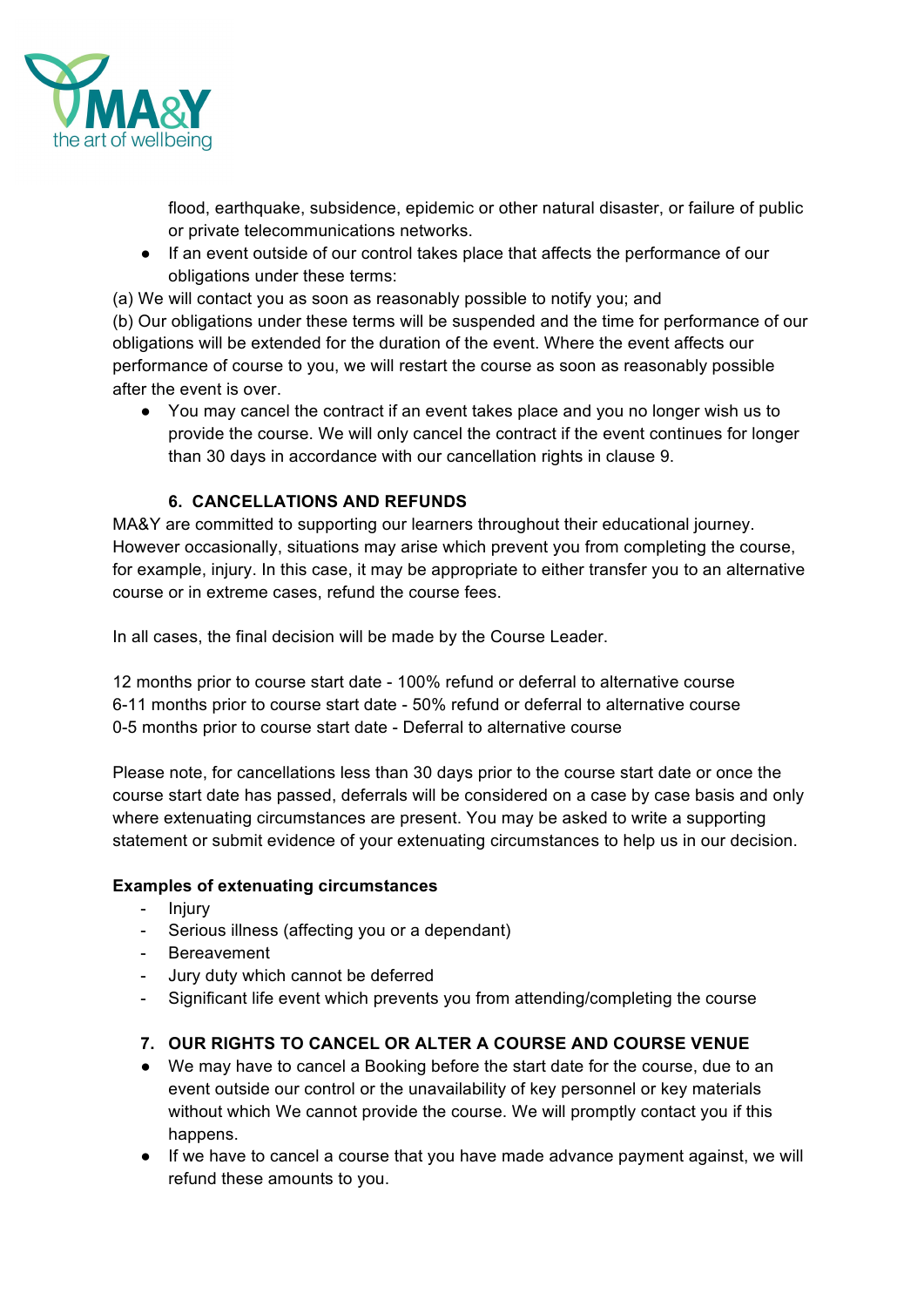

● We may cancel the contract for the course at any time with immediate effect by giving you written notice if:

(a) you do not pay us when you are supposed to as set out in your payment plan. (b) you break the contract in any other material way and you do not correct or fix the situation within seven days of us asking you to in writing.

● If we decide to relocate the course venue we will notify you of the alternative course location which will be within a 10 mile radius of the venue set out in the Booking.

## **8. HOW WE MAY USE YOUR PERSONAL INFORMATION**

● We will use the personal information you provide to Us to:

(a) provide the course

- (b) process your payment for such course
	- As part of our Terms with Yoga Alliance Professionals, we will pass your details on to them to be contacted. You consent to your contact details (name, email and phone number) being passed onto our partners, Yoga Alliance Professionals, so they can contact you directly and invite you to register as a Trainee and Teacher, however you have the option of opting out of this registration process.

#### **9. YOUR FITNESS**

- You will be required to complete a medical self-declaration prior to commencement of the course. The declaration will confirm that you are in good health and there are no medical reasons why you should not partake in a yoga/fitness course.
- You must notify us of any medical issues prior to the course commencement date.

#### **10. OTHER IMPORTANT TERMS**

- We may transfer our rights and obligations under these Terms to another organisation, and We will always notify you in writing if this happens, but this will not affect your rights or Our obligations under these Terms.
- You may only transfer your rights or your obligations under these Terms to another person if we agree in writing and you pay our reasonable administration costs for effecting such change, such costs to be paid in advance.
- This contract is between you and us. No other person shall have any rights to enforce any of its terms.
- Each of the paragraphs of these Terms operates separately. If any court or relevant authority decides that any of them are unlawful, the remaining paragraphs will remain in full force and effect.
- If we fail to insist that you perform any of your obligations under these Terms, or if we do not enforce our rights against you, or if we delay in doing so, that will not mean that we have waived our rights against you and will not mean that you do not have to comply with those obligations. If we do waive a default by you, we will only do so in writing, and that will not mean that we will automatically waive any later default by you.
- These Terms are governed by English law. You and we both agree to submit to the non-exclusive jurisdiction of the English courts. However, if you are a resident of